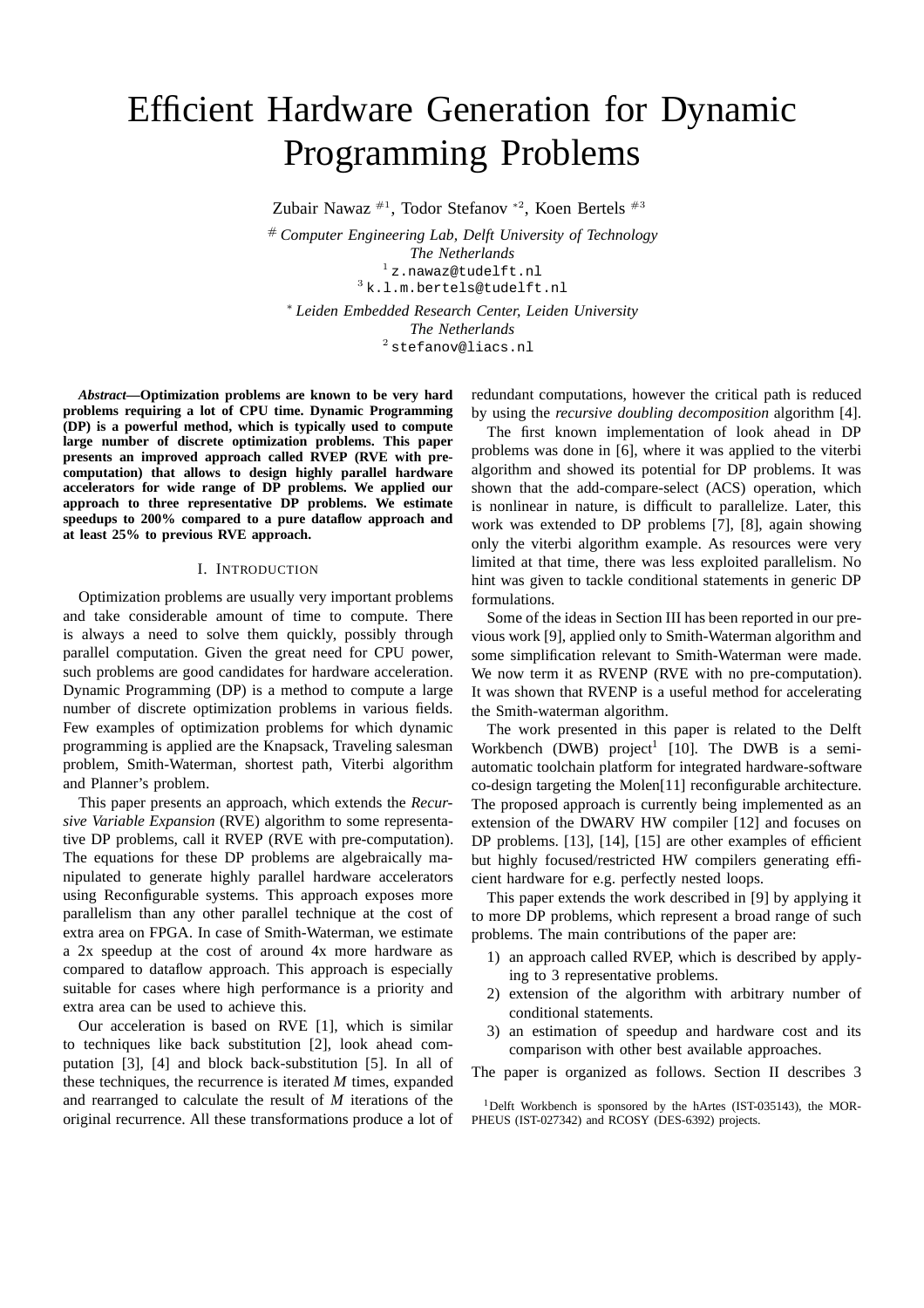

Figure 1. Scoring Matrix, when  $g = -2$  and  $x[i, j] = 1$  when  $S[i] = T[j]$ otherwise −1. Elements in bold show the traceback.

representative DP problems. Then in Section III, we describe the steps and apply on each of the problems. In Section IV, we estimate the hardware acceleration as compared to dataflow and RVENP as given in [9]. Finally, Section V concludes the paper with future work.

## II. REPRESENTATIVE PROBLEMS

In this section, we will describe representative problems encompassing a broad range of DP problems.

# *A. Needleman-Wunsch (NW) Algorithm*

NW is a global alignment algorithm for two biological sequences [16]. The optimal alignment score  $F[i, j]$  for two sequences  $S[1..i]$  and  $T[1..j]$  is given by the following recurrence equation.

$$
F[i,j] = \max \begin{cases} F[i,j-1] + g \\ F[i-1,j-1] + x[i,j] \\ F[i-1,j] + g \end{cases}
$$
 (1)

where  $F[0, 0] = 0, F[0, j] = g \times j$  and  $F[i, 0] = g \times i$ , for  $1 \leq i \leq n, 1 \leq j \leq m$ , n and m are lengths of S and T respectively. The  $x[i, j]$  is the score for match/mismatch, depending upon whether  $S[i] = T[j]$  or  $S[i] \neq T[j]$ . The g is some constant penalty for inserting a gap in any sequence. A table is filled using Equation 1 for the two sequences. The traceback to find the optimal solution is always started from bottom right corner of the table. For most of the DP problems, traceback is done in a similar way. Figure 1a shows a tablefill-and-traceback example. The global alignment as a result of traceback shown in Figure 1a, is

## *B. Smith-Waterman (SW) Algorithm*

It is a local alignment algorithm for two biological sequences. It has similar formulation as NW with three changes. First is the addition of fourth term 0 in the max equation of NW, second is the different boundary condition and the third is that traceback starts from the highest value any where in the table till it reaches a certain threshold value or 0. The local optimal alignment score *F[i,j]* is as following.



Figure 2. RVE Expanded

$$
F[i,j] = \max \begin{cases} F[i,j-1] + g \\ F[i-1,j-1] + x[i,j] \\ F[i-1,j] + g \\ 0 \end{cases}
$$
 (2)

where  $F[0, 0] = F[0, j] = F[i, 0] = 0$ , for  $1 \le i \le m$  and  $1 \leq j \leq n$ .

#### *C. Longest Common Subsequence (LCS) problem*

Given a string of characters, if some of the characters are deleted from that string, then the resulting string is called a *subsequence*. For example,  $Z = \langle a, d, c \rangle$  is a subsequence of  $X = \langle a, b, a, c, d, a, c, d \rangle$ . Given two subsequences X and Y, we say that  $Z$  is a *longest common subsequence* of  $X$  and  $Y$ , if  $Z$  is longest among all subsequences common to both  $X$ and  $Y$  [17]. Let  $c(i, j)$  is the length of the LCS for sequences  $X_i$  and  $Y_j$ , then its formulation for  $i, j > 0$  is given by

$$
c[i,j] = \begin{cases} c[i-1,j-1] + 1 & \text{if } x_i = y_j, \\ \max\{c[i,j-1], c[i-1,j]\} & \text{if } x_i \neq y_j. \end{cases}
$$
 (3)

where  $c[i, j] = 0$  for  $i = 0$  or  $j = 0$ . Similar to NW, traceback is started from bottom right corner of the table. The LCS as we get from Figure 1b is  $\langle a, c, d, c \rangle$ . The condition in the recursive formulation along with max make it different from the previous two examples. Another very well known problem which has a similar structure is the Knapsack problem.

# III. RECURSIVE VARIABLE EXPANSION FOR DP PROBLEMS

In this section, we describe the steps of our approach by applying it on the examples in Section II. Since NW and SW are very similar, we will only show the steps for SW where it is different from NW. We have termed this approach as *RVEP*. The transformed equations when mapped on hardware exhibit more parallelism than dataflow and RVENP [9] alone. A detailed description is as follows.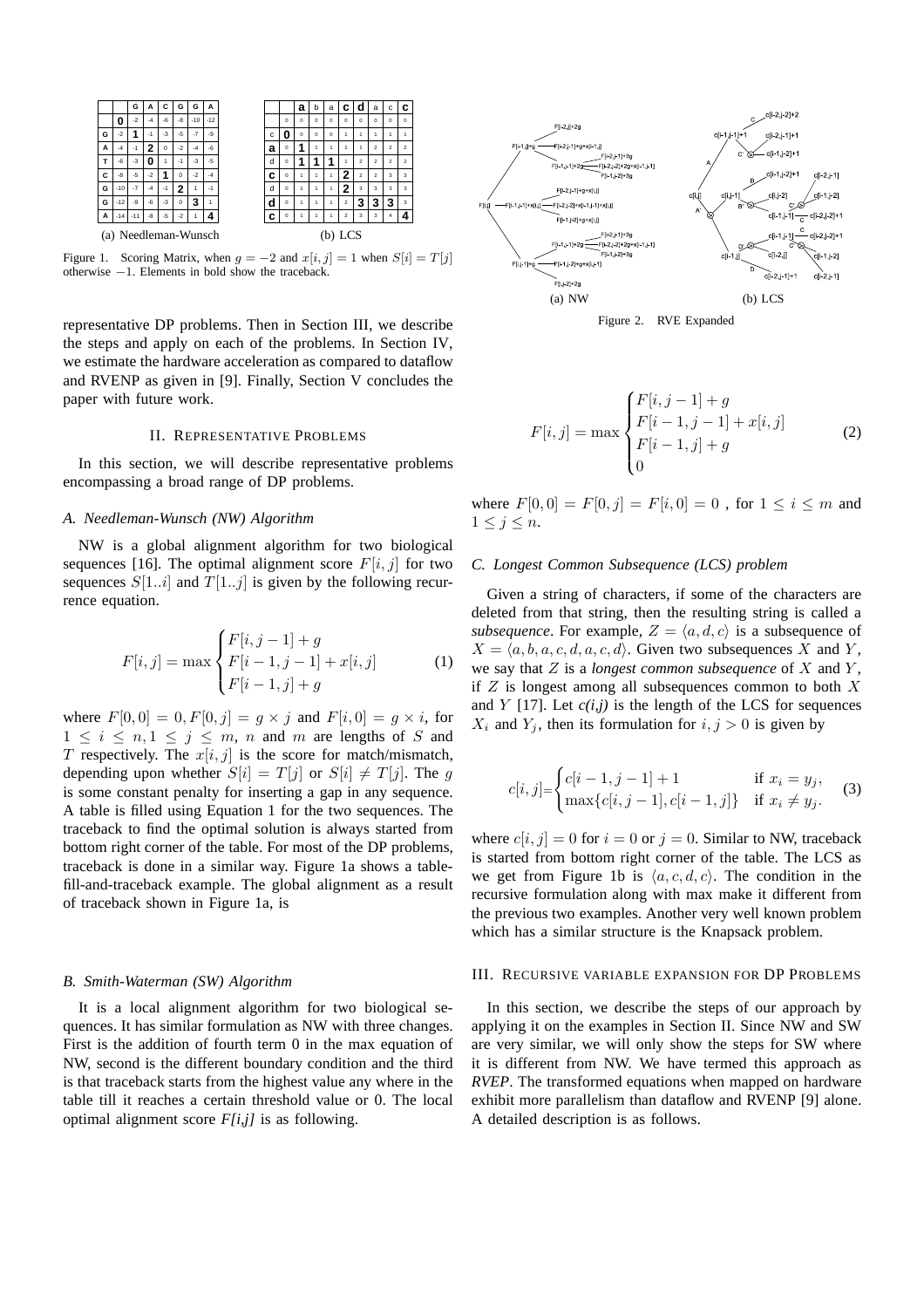# *A. Apply RVE*

We apply RVE partially on Equation 1 of NW to expose three levels of parallelism. The recursion tree after the application of RVE is shown in Figure 2a.  $F[i, j]$  can be written as max of the leaf nodes in Figure 2a. Similarly, we get the recursion tree shown in Figure 2b when RVE is partially applied on LCS. The edge labels in Figure 2b define the condition as A defines  $x_i = y_j$ , B defines  $x_i = y_{j-1}$ , C defines  $x_{i-1} = y_{j-1}$ , D define  $x_{i-1} = y_j$  and A', B', C', D' are the complement of A, B, C, D respectively.

## *B. Remove redundant sub-equations*

In case of NW, there are some leaf nodes which are redundant, the reduced equation after removing the redundant nodes is the following.

$$
F[i,j-2]+2g
$$
\n
$$
i i \t F[i-1,j-2]+g+x[i,j-1]
$$
\n
$$
ii i \t F[i-1,j-2]+3g
$$
\n
$$
i v \t F[i-1,j-2]+2g+x[i,j]
$$
\n
$$
F[i-2,j-2]+2g+x[i-1,j-1]
$$
\n
$$
v i \t F[i-2,j-2]+x[i-1,j-1]+x[i,j]
$$
\n
$$
v ii \t F[i-2,j-1]+3g
$$
\n
$$
v ii \t F[i-2,j-1]+g+x[i,j]
$$
\n
$$
i x \t F[i-2,j-1]+g+x[i-1,j]
$$
\n
$$
x \t F[i-2,j]+2g
$$

The 13 leaf nodes in Figure 2a are reduced to 10 subequations in Equation 4.

When the conditional statements are mixed in a max statement, then it is not obvious to remove the redundancies as in the case of LCS, shown in Figure 2b. The non-associative nature of conditional statements make it difficult to get an additional benefit from applying RVE. It is algebraically correct to take the maximum of all the unique nodes and any statement will be only effective when its accompanying conditional statement is also true, otherwise it will be 0. The *c[i,j]* after RVE expansion can thus be written as follows:

$$
c[i, j] = \max \begin{cases} c[i-2, j-2]+2 & A1 \\ c[i-1, j-2]+1 & A2 \\ c[i-2, j-1]+1 & A3 \\ c[i, j-2] & A4 \\ c[i-2, j-2]+1 & A5 \\ c[i-1, j-2] & A6 \\ c[i-2, j-1] & A6 \\ c[i-2, j] & A7 \end{cases}
$$
 (5)

where  $A1 = A \wedge C$ ,  $A2 = (A \wedge C') \vee (A' \wedge B)$ ,  $A3 = (A \wedge C') \vee$  $(A' \wedge D), A4 = (A' \wedge B'), A5 = (A' \wedge B' \wedge C) \vee (A' \wedge D' \wedge C),$  $A6 = (A' \wedge B' \wedge C') \vee (A' \wedge D' \wedge C')$  and  $A7 = A' \wedge D'$ . Here  $A \wedge C$  means A AND C,  $A \vee C$  means A OR C. The Equation 5 has only 8 sub-equations as compared to 13 leaf nodes in Figure 2b.

# *C. Group sub-equations*

In NW, Equation 4 can be rearranged and simplified to the following.

$$
F[i,j] = \max \begin{cases} i & (F[i,j-2] \succ F[i-2,j]) + 2g \\ ii & F[i-1,j-2] + C_1 \\ iii & F[i-2,j-2] + C_2 \\ iv & F[i-2,j-1] + C_3 \end{cases}
$$
(6)

where  $C_1 = ((q + (x[i, j - 1] \succ x[i, j])) \succ 3q$ ,  $C_2$  $((2g + x[i-1, j-1]) \succ (x[i-1, j-1] + x[i, j])) = (2g \succ$  $x[i, j]) + x[i - 1, j - 1]$  and  $C_3 = (3g \succ (g + (x[i, j]) \succ$  $x[i - 1, j])$  for Equation 4. Here ≻ is defined as the max operator.

In LCS, Equation 5 can be rearranged and simplified to the following.

$$
c[i,j] = \max \begin{cases} c[i-2,j-2]+2 & A1\\ c[i-1,j-2]+C'_1 & A2 \vee A6\\ c[i-2,j-1]+C'_2 & A3 \vee A6\\ c[i,j-2] & A4 \end{cases}
$$
 (7)  
Here  $C'_1 = \max \begin{cases} 1 & \text{if } A2 \\ 0 & \text{if } A2 \end{cases}$  and  $C'_2 = \max \begin{cases} 1 & \text{if } A3 \\ 0 & \text{if } A3 \end{cases}$ .

 $\begin{bmatrix} 0 & \text{if } A6 \end{bmatrix}$  $\begin{pmatrix} 0 & \text{if } A6 \end{pmatrix}$ It is possible that  $A2$  and  $A6$  are true at the same time. Similarly for A3 and A6.

# *D. Precompute cost function*

 $wh$ 

Precomputation for an iteration means to do a part of computation for the current iteration in some earlier iteration where its contents are known. This can further increase the parallelism without increasing the hardware. This is an extension to the work described in [9], which reduces the critical path without an increase in area on an FPGA.

In NW, while  $F[i, j]$  is being computed  $C_1$ ,  $C_2$  and  $C_3$ for next iteration of  $(i, j)$  values defined as  $(i', j')$  can be computed in parallel as shown in Figure 5.

Similarly in LCS, the contents of  $C_1'$  and  $C_2'$  in Equation 7 Similarly in ECS, the contents of  $C_1$  and  $C_2$  in Equation 7<br>is known a priori, therefore  $C'_1$ ,  $C'_2$ , A4 and A7 for the next<br>iteration of  $(i, i)$  defined as  $(i', i')$  are be approved in parallal iteration of  $(i, j)$  defined as  $(i', j')$  can be computed in parallel with computation of  $c[i, j]$  for the current iteration  $(i, j)$ . The circuit for LCS as given by Equation 7 is shown in Figure 6.  $C'_1$  and  $C'_2$  are also optimized to  $C^*[i,j]$  in Figure 6.

#### *E. Fill the block and mix with dataflow*

In NW, Equation 6 only computes  $F(i, j)$  (i.e. O1) as shown in Figure 3a. We can compute  $F(i, j - 1)$ ,  $F(i - 1, j)$  and  $F(i-1, j-1)$  (i.e. O2, O3 and O4 as shown in Figure 3a) using the same steps as followed for finding  $F(i, j)$ . All these unknown variables in a block can be computed in parallel, as there are no dependencies among them. The whole table can be filled as shown in Figure 3c, which is like dataflow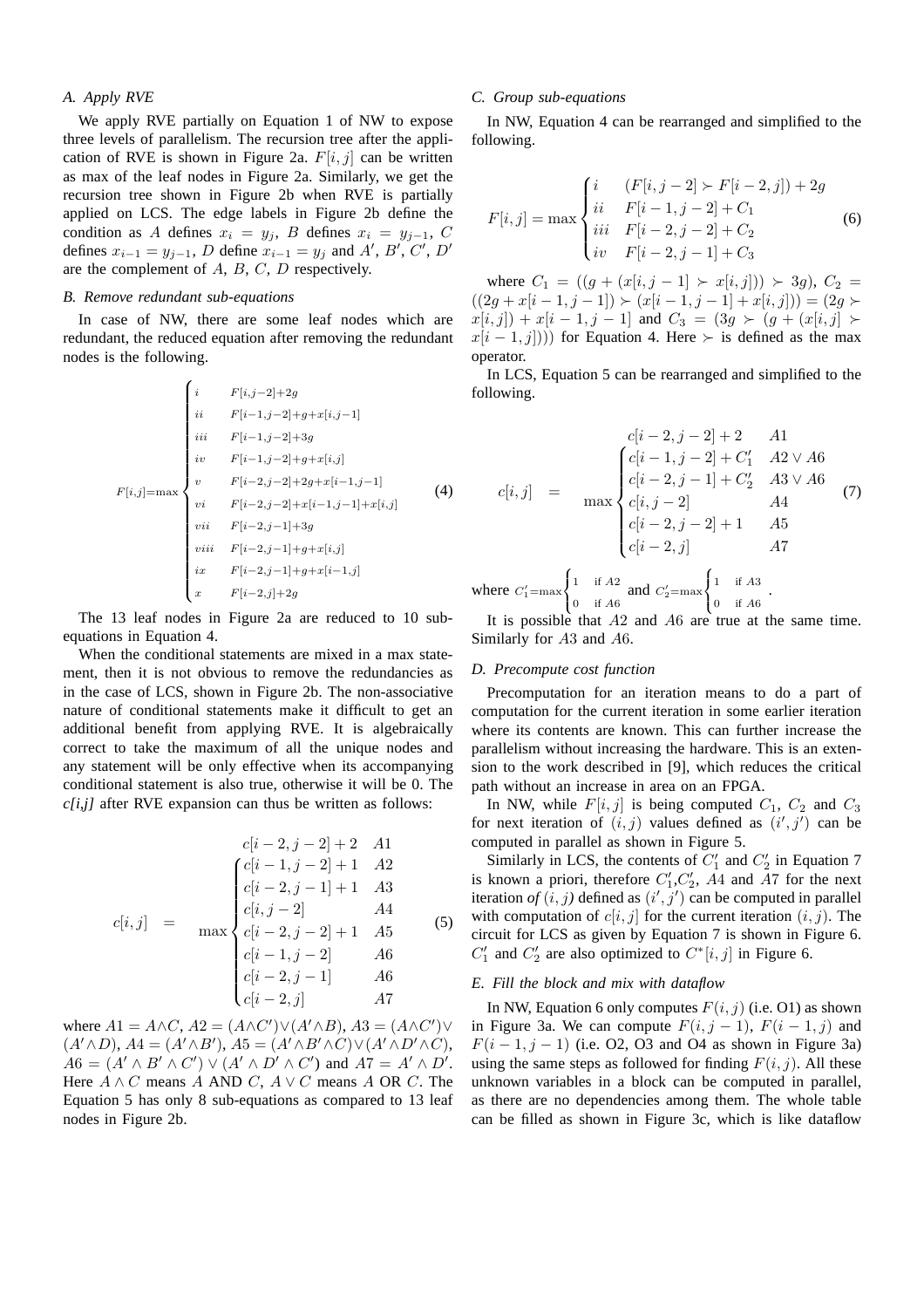

at block level. In Figure 3c, the number on the blocks shows the sequence of fill and all blocks with the same number are executed in parallel.

Figure 4. Circuit for one element

In DP problems, we fill the complete table, find the maximum value, which is mostly at the bottom right corner of the table and then trace back to find the solution. We can avoid filling the whole table for all those problems whose maximum is at bottom right corner.  $F(i, j)$  is chosen from any of the sub-equation, therefore can be traced back to the respective element. In a block, we only need boundary elements to compute, therefore computation of O4 can be avoided in Figure 3a. This saves area on FPGA. This saving can be increased, when we apply RVE with a larger blocking factor as shown in Figure 3b.

We cannot apply this technique for SW, as according to the algorithm, the traceback starts from the maximum value in the table, that can be anywhere in the table. Therefore we have to completely fill the table. This reduction technique can be used for most of the DP problems, as in most of them, the traceback starts from bottom right corner.



Figure 5. Circuit for computing an element of RVEP for NW problem using Equation 6.



Figure 6. Circuit for LCS as given by Equation 7.  $A2^{\prime\prime}, A3^{\prime\prime}$  and  $A4^{\prime\prime}, A7^{\prime\prime}$ are based on  $(i', j')$ .

#### IV. ESTIMATE FOR HARDWARE ACCELERATION AND COST

This section presents the estimate of the time and hardware for 3 monadic DP problems using dataflow, RVENP and RVEP. Even though this section presents the derived hardware circuits for the RVEP equation, embedding them in the DWARV compiler [12] is a mere implementation issue and not a conceptual one.

The respective equations after applying the precomputation will result in circuits shown in Figure 5 and Figure 6 for NW and LCS respectively. Similarly circuits for NW and LCS with dataflow implementation are shown in Figure 4a and Figure 4b respectively. In Figure 5 and 4a , LUT denotes the table used to get the value of  $x[i, j]$  in Equation 1 and 6 respectively.

We have tried to estimate the time and hardware for 3 DP problems. It is assumed that the time for each cycle is equal to the latency of one adder, comparator, LUT or MUX operation. RVEP extension is applied to these problems, the circuits are drawn, then the hardware and time is estimated for it. When the dataflow approach is applied, then the maximum number of steps in a table of dimensions  $m \times n$  is  $m+n-1$ . Therefore, if each step takes  $c$  cycles, then the total time to compute the whole table is  $c(m+n-1)$ . The maximum number of elements to be computed in parallel are equal to  $l_d = \min(m, n)$ . If  $h_e$ quantifies the amount of hardware used to compute a single element, then the maximum amount of hardware needed are  $h_e \times l_d$ . In case of RVENP and RVEP, the maximum number of steps in a table of dimensions  $m \times n$  that needs to be computed are  $s = \lceil \frac{m}{b} \rceil + \lceil \frac{h}{b} \rceil - 1$  and the number of blocks that needs to be computed in parallel are  $n_b = \min(\left\lfloor \frac{m}{b} \right\rfloor, \left\lfloor \frac{n}{b} \right\rfloor) + \frac{\min(m,n) \mod b}{b}$ [9]. Similarly, if each step take  $c$  cycles, then the total time to compute the whole table is  $c \times s$ . If  $h_b$  is the amount of hardware used to compute a block, then the maximum amount of hardware needed is  $h_b \times n_b$ . Results for time and hardware estimation for 3 problems by applying three different approaches are summarized in Table I.

When RVEP is applied to SW, it gives a 2x speedup as compared to the dataflow implementation of SW at the cost of around 4x more hardware. It is 25% better than RVENP at the cost of little extra hardware. Similarly, RVEP gives a speedup of 1.52x as compared to the dataflow implementation of NW at an extra cost of 4.25x the hardware. Precomputation